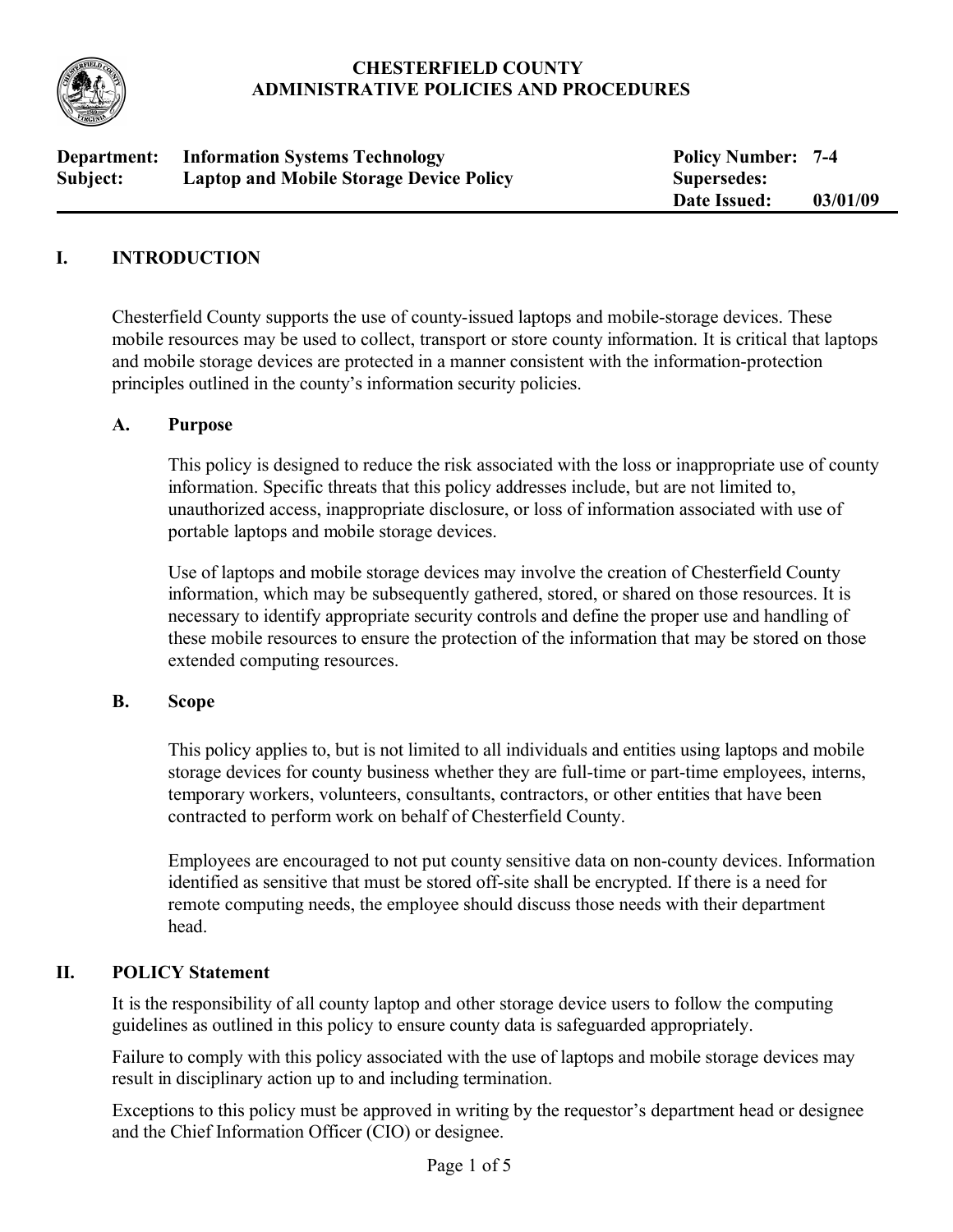# **III. Responsibilities**

# **A. Department Heads and Constitutional Officers**

Department heads will have the responsibility to ensure appropriate use and handling of laptops and mobile storage devices. Primary responsibilities include:

- 1. Department heads or designees will approve acquisition and issuance of department laptops and mobile storage devices
- 2. Where possible, ensure that information is not stored by staff on mobile devices. Mobile workers should connect via VPN or other IST approved secure connection to manage county work products.

# **B. Laptop and Mobile Storage Device Users**

Laptop and mobile storage device users will:

- 1. Ensure the physical protection of the laptop or mobile storage device that has been assigned to them.
- 2. Re-certify annually by completing Information Security Awareness training.
- 3. Connect weekly to the county network to ensure that appropriate security patches are applied to the laptop or mobile storage device.
- 4. Public Safety Mobile Data Computer (PMDC's) users are subject to specific Public Safety guidelines on the use and care of those devices.

# **C. Information Systems Technology (IST)**

- 1. Information Systems Technology (IST) will take reasonable safeguards to ensure protection against inadvertent or intentional disclosure, unauthorized information manipulation, accidental, or deliberate deletion of county information created, or stored on laptop computers, or other mobile storage devices.
- 2. IST is responsible for review and approval of requisitions for hardware, software and other technology solutions prior to purchase.
- 3. IST is responsible for the secure installation, configuration, distribution, management and removal from service of laptops and mobile storage devices and associated security software unless authority has been approved for delegation to a non-IST support group.
- 4. IST reserves the right to monitor usage of laptops and mobile storage devices. The IST security services section is responsible for monitoring the mobile environment for security compliance and response to information-security related incidents.
- 5. IST will manage local administrator rights to be restricted from use on mobile resources unless requested in writing by the mobile user's respective department head and approved by the CIO as an exception.

### **IV. TECHNICAL Controls**

### A. **Minimum Technical Safeguards**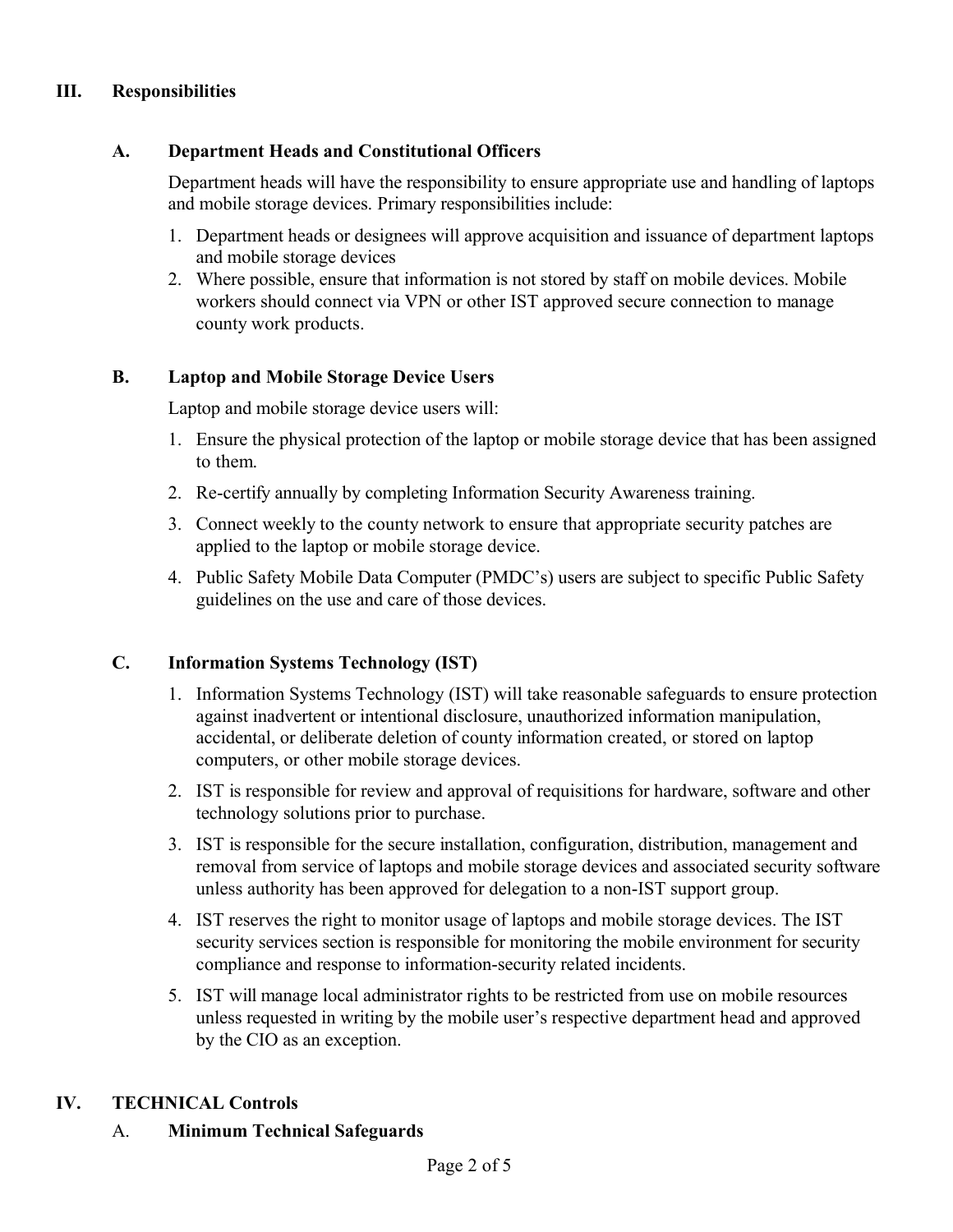The following minimum technical safeguards shall be implemented in the mobile environment:

- 1. Mobile resources will be configured in accordance with accepted Information Systems Technology mobile-computing configuration standards.
- 2. Mobile users will have non-administrative rights to the mobile device.
- 3. All mobile resources will be required to connect via an authenticated, encrypted session to the county network in order to create, access, share, or store information on the county network.
- 4. Mobile resources will be configured to log, where possible, significant security relevant events (such as unauthorized login or access attempts, account lock-outs, etc.)
- 5. Laptops and mobile storage devices used to temporarily store or transport sensitive information must utilize IST-approved encryption methods to ensure that information cannot be read as clear-text.

### **V. definitions**

### **Laptop**

A portable computing device.

### **Mobile Storage Device**

A portable device intended to collect or store information that has storage and/or media playback capability. Typical examples of mobile storage devices include, but are not limited to, removable media (e.g., jump drives, thumb drives, compact discs, etc.) and media players (such as MP3 players).

#### **Sensitive Information**

Sensitive information may be confidential in nature and includes other information for which access should be restricted or controlled based upon related county policy, laws or regulations.

### **Confidential Information**

Confidential records are public records which are generally not made available for public inspection, due to reasons of federal, state, or county laws, ordinances, regulations, or court orders ensuring and requiring the privacy of information - usually of a personal nature- contained within them.

Criteria for determining if a record should be maintained as confidential include, but are not limited to:

- If the record could cause malicious harm to the physical well-being or reputation of the Public Schools, County government, to any employees, or to any citizens;
- If the record could compromise public safety;
- If the record would give an unfair advantage to one party in a commercial transaction;
- If the record was created under an understanding of attorney-client privilege;
- If the record has a bearing on an ongoing internal, civil, or criminal investigation or audit;
- If the record is protected under one or more federal, state, or local laws, regulations, or ordinances;
- If the record contains personal healthcare information;
- If the record contains information of a personal nature that could be linked to or traced to a person.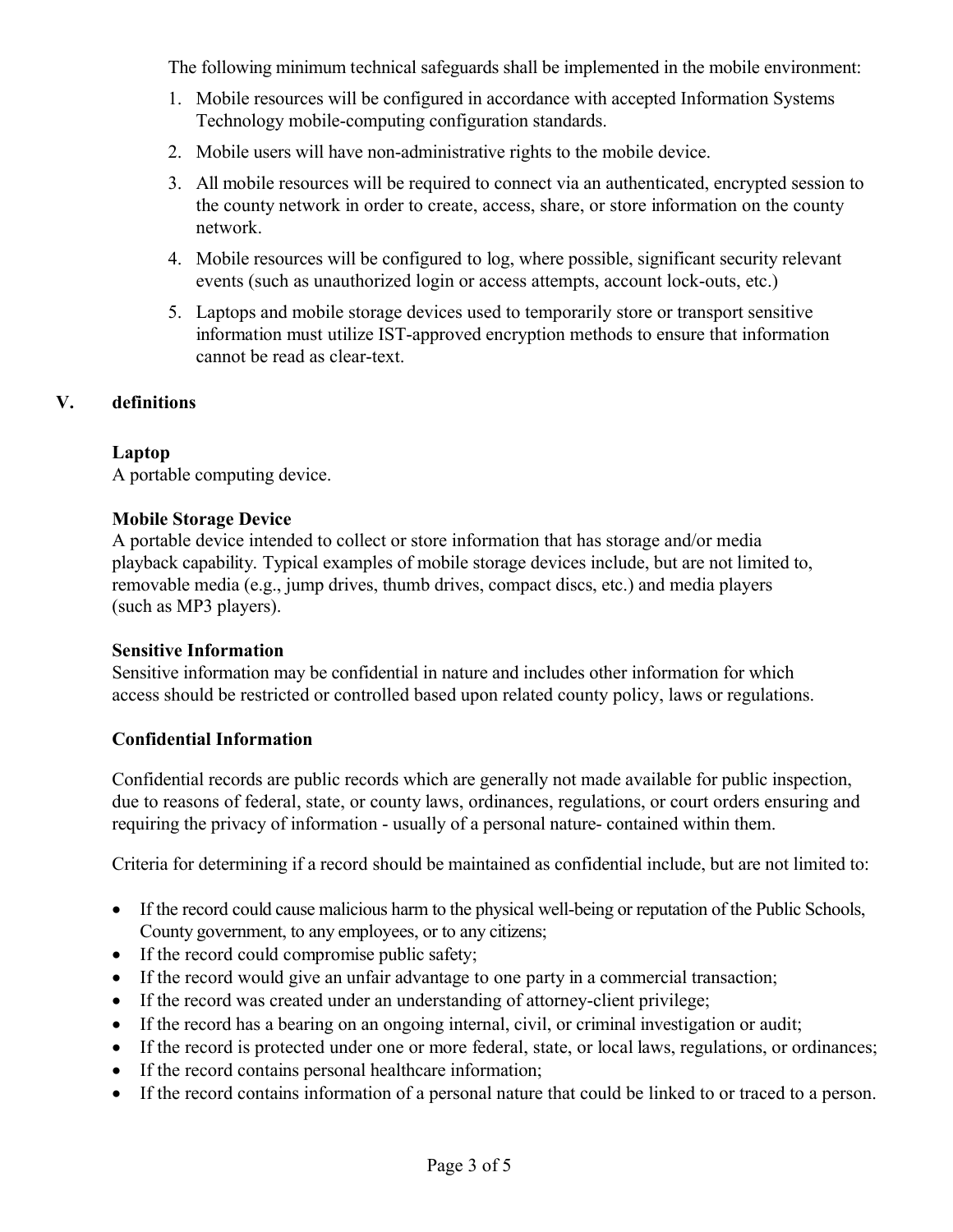# **HIPAA** - *HEALTH INSURANCE PORTABILITY AND ACCOUNTABILITY ACT OF 1996, Public Law 104-191, 145 CFR Part 160*

- Protected data when associated with a health record Patient name(s)
- Street address, city, county, zip code
- Dates (except year) related to an individual
- Social security numbers
- Health conditions/symptoms
- Prescriptions
- Account/medical record numbers
- Health plan beneficiary information
- Certificate/license numbers
- Vehicle ID and serial numbers
- Device IDs and serial numbers
- Biometric identifiers
- Full face images
- Any other unique identifying number, characteristic or code
- Payment guarantor's information
- Telephone/fax numbers
- E-mail, URLs or IP addresses

### **FERPA -** *Family Educational Rights and Privacy Act, 34 CFR Part 99*

- Individual student records
- Grades
- Courses taken
- Schedule
- Test scores
- Advising records
- Educational services received
- Disciplinary actions
- Student ID number
- Social security numbers
- Student private e-mail

### **(GLB) Data** - *Gramm-Leach-Bliley Act, 15 USC, Subchapter I, Sec. 6801-6809, Disclosure of Nonpublic Personal Information*

- Employee financial account information
- Student financial account information aid/grants/bills
- Individual financial information
- Business partner and vendor financial account information

### **Employee Information**

- Social Security number
- Date of birth